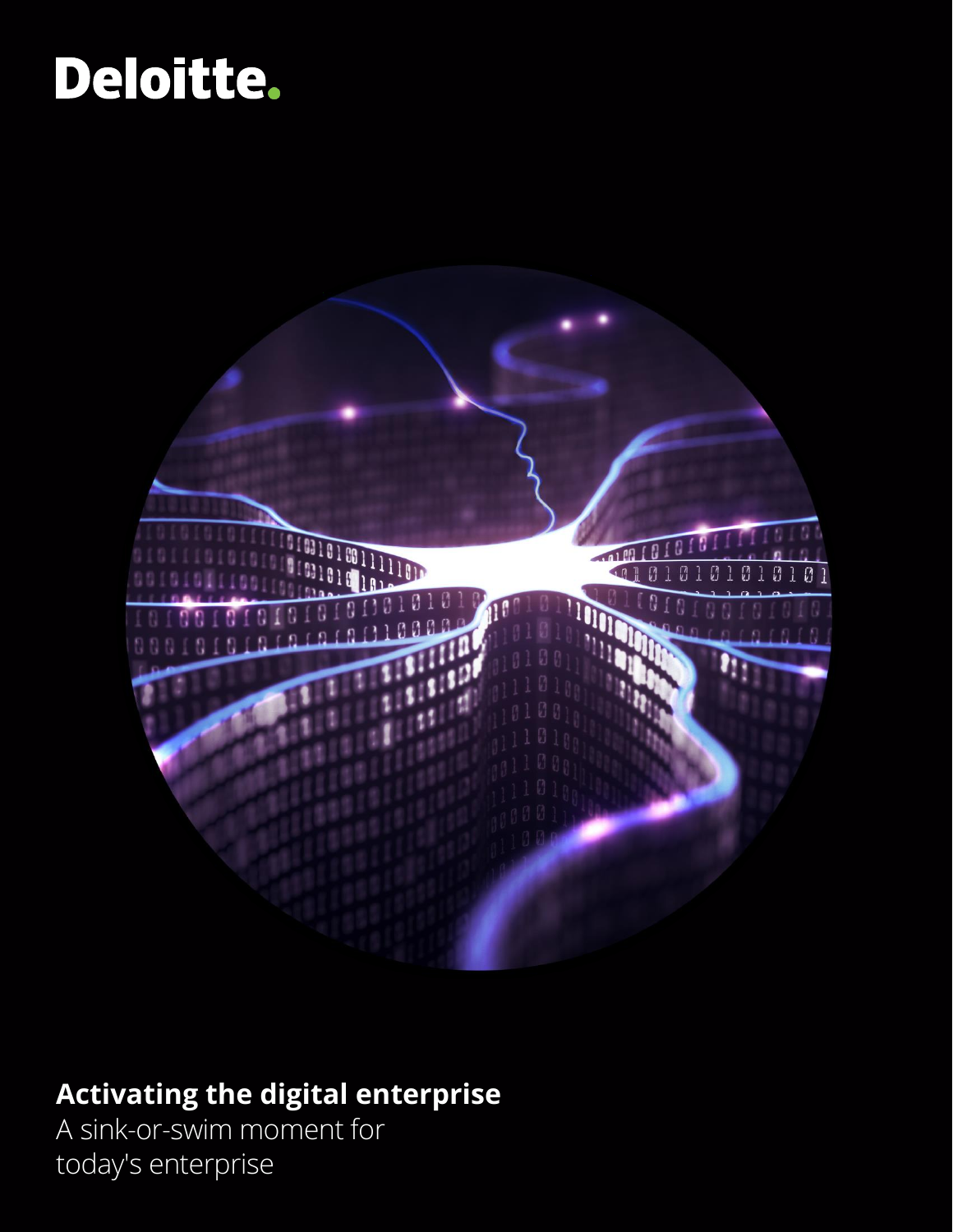It's time to do something big—something more than moving systems to the cloud or adopting tools that let employees work when, where, and how they want to.

**Annual churn in the list of Fortune 500 companies shows that even seemingly solid business models can fracture. Think you have a lock on your corner of the industry? Don't be so sure. Recent history is littered with examples of leading companies that faltered because they failed to evolve into truly digital enterprises.**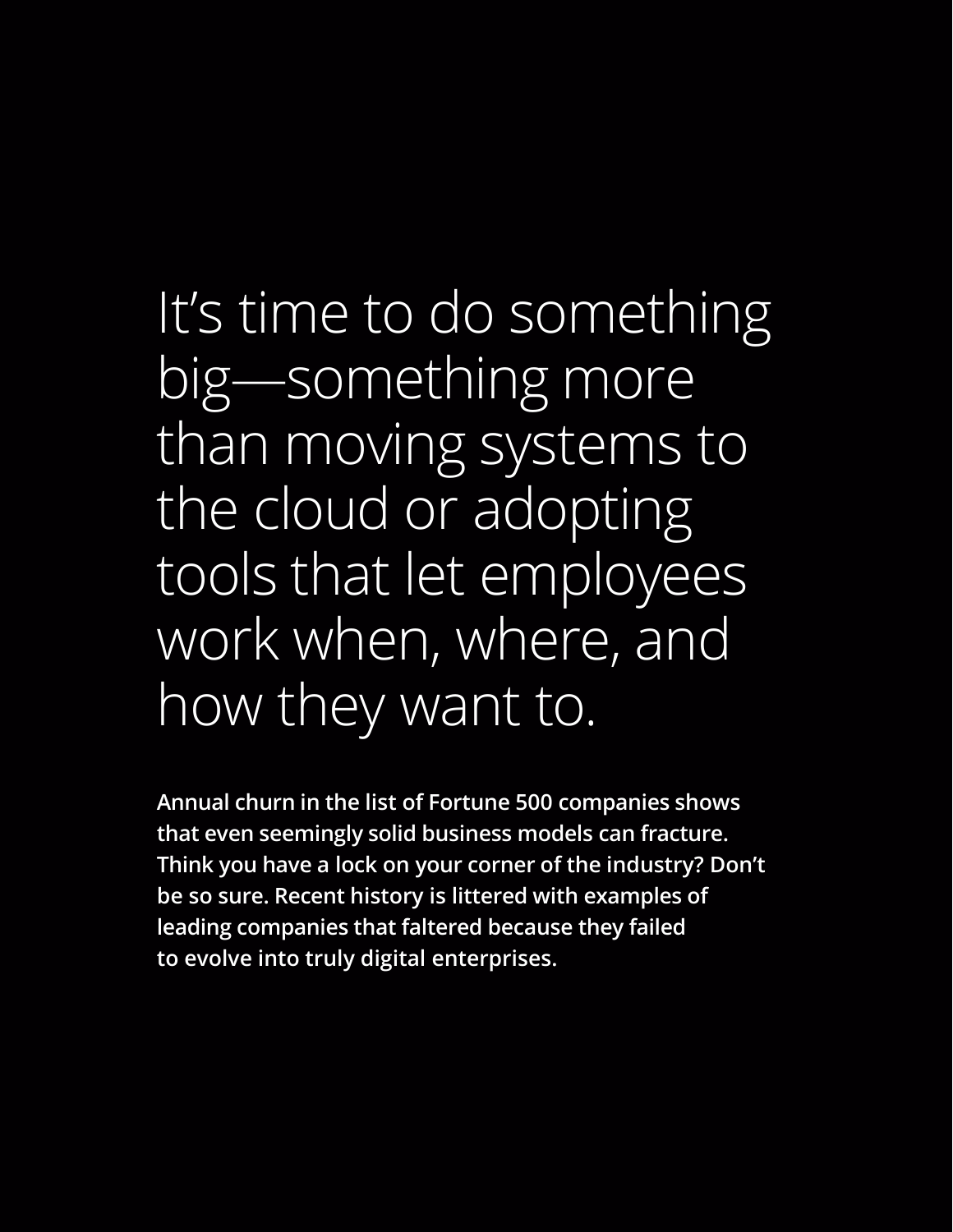

**The days of incremental improvements are over. Today, gaining an edge on the competition isn't about taking the lead in a race. The competition isn't a race. It's a battle for survival and enterprises across all industries today face do-or-die moments. Not all of their leaders realize it, however.**

#### **Here's what** *not* **to do**

If you've ever found yourself saying you want to be "the Google of x" or "the Amazon for y," pause for a moment. You might be thinking big without actually thinking. Thriving in today's environment requires original vision, not just a desire to mimic the business models of other leaders. (Remember: Not even the biggest players are immune to failure.) Molding your organization in the image of today's successful businesses is no guarantee that you will see success.

A more prudent approach involves taking a hard look at the business strategy that you want to evolve. For example, a consumer products company might

want to find a path that helps it get from concept to market faster—versus "getting the product right." Know your digital ambitions or intentions—and the "why" behind them.

#### **What you should consider…**

Many organizations struggle with failed investment in digital transformation or they fail to evolve into being digital. In search of insights, Deloitte Digital teamed with *MIT Sloan Management Review* to study digital maturity. Based on this research and our experience, businesses that are effectively activating the digital organization—an organization that can thrive amid ongoing disruption—have a few things in common.

#### **Truly digital enterprises focus intently on the power of three principles:**

**Digital at the core.** They are redefining the business and make digital more than just talk. Digital processes, digital engagement, and digital strategy pervade every aspect of their operations. These organizations recognize that being digital involves far more than new technology and social media. They understand that digital success relies ultimately on how they organize, operate, and behave.

### **Developing an enabling environment and culture.**

They intentionally cultivate their cultures, actively develop talent, and organize for digital maturity. This includes a workforce sourcing strategy that delivers the future of work and blends together on- and off-balance-sheet workers with cognitive technologies to reimagine the way work is performed. They createconsumer-gradeexperiences for the workforce and give workers digital tools that help them manage time effectively andintentionally collaborate across geographies. They develop the skills of the workforce in a continuous learning environment, reinforce digital concepts at every opportunity, and encourage workers to think digital.

### **Taking action, not just**

**promoting a vision.** They build commitment and digital-ready leaders that can actively help weave digital capabilities into the fabric of the enterprise—working across departments and functions to make sure that smart ideas and tools aren't limited to one corner of the organization. They guard against simply throwing more technology at things. Instead, they strategize and think ahead, focused on enterprise growth in all its forms, and they commit the right level of resources to fund their evolution.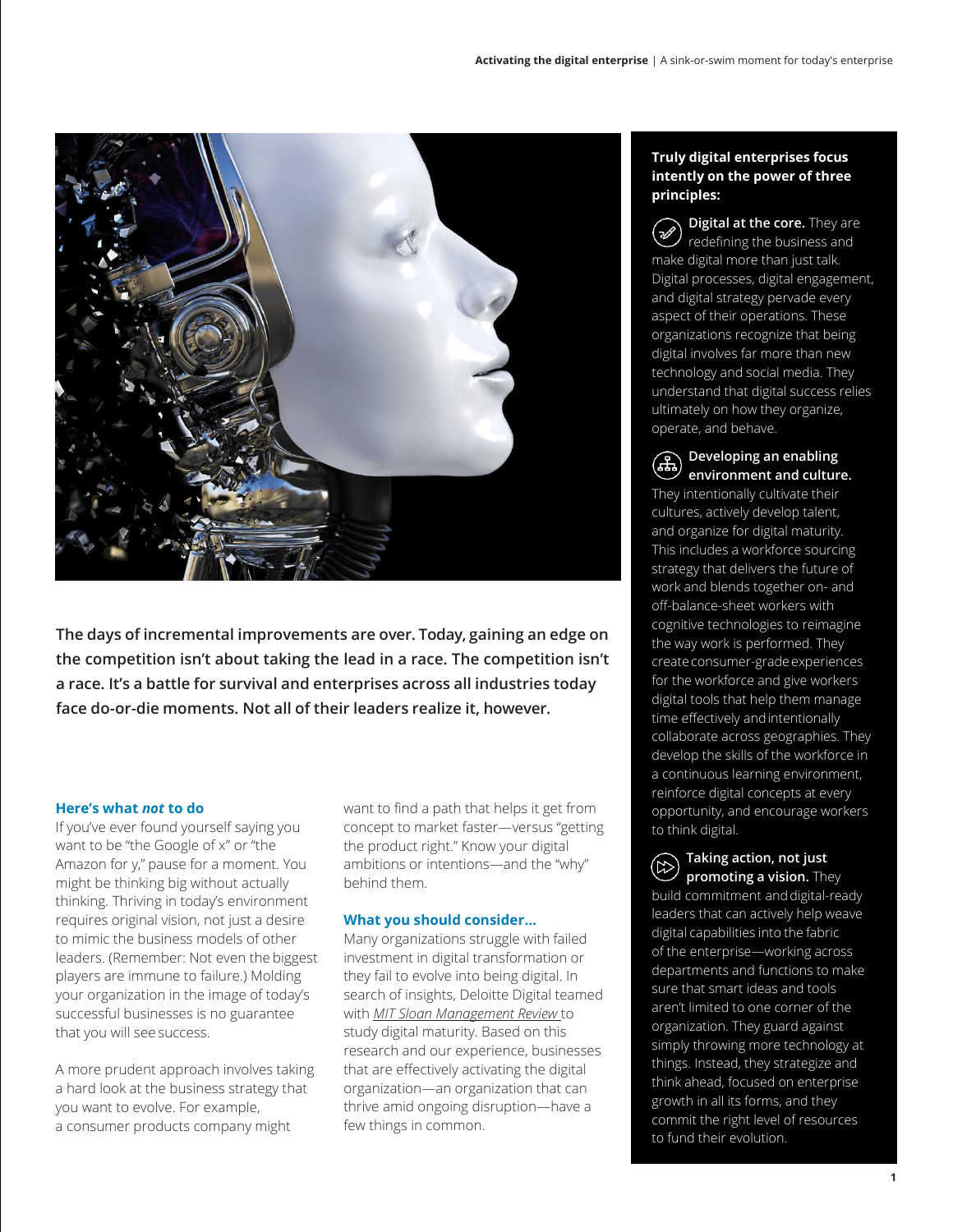#### **The qualities that matter**

Truly activating the digital enterprise requires a focus on the details—an understanding of the specific traits you have and the traits you will need. Deloitte has pinpointed 23 traits that make up the "digital DNA" of organizations today. Traits include an organization's ability to intentionally collaborate, to continuously innovate, to democratize that innovation, and to successfully operate with morphing team structures—to name a few. Starting with understanding your digital DNA is essential to being digital—and it's just one of several drivers that can help you accelerate your activation as a digital organization.



#### **Here's a look at the complete list of drivers:**

## ි<sup>ල</sup>

#### **Work reimagined**

Reimagine what work will look like in the future and how it will fundamentally change as advanced technologies are incorporated. This entails redesigning work activities and processes to determine the best combinations of automation (e.g., Robotics, Cognitive) and human skills. High-volume, data intensive and repetitive tasks, as well as those that are physically dangerous, transition away from humans. Humans are freed up to focus on value add/strategic activities and those that provide better connections to customers, utilizing character traits that automation is unable to match, such as empathy.

#### **Adaptable Organization**

Drive work through network-based teams that are cross-functional and agile, with limited hierarchy. Doing so will require different leadership skills. What makes a leader "great" remains unchanged. A great leader, for example, knows that strong influence is imperative. Before, a leader used influence to persuade stakeholders to support initiatives or ideas. In the new digital context, a great leader will need to persuade skeptics of ideas that are unproven and that carry new risks.

#### **Digital DNA at the Core**

Organizations are beginning to come of age digitally, transforming how work gets done to thrive in the digital era. This transformation is unprecedently complex, making it more important than ever to get the vision right and approach change iteratively. Digitally mature organizations possess 23 traits in common – Digital DNA – enabling them to be more agile and adaptive at their core. To accelerate transformation, identify critical Digital DNA traits needed, and weave them into how you organize, operate, and behave through small, tactical actions designed to create scalable impact.

(နေ

#### **Open talent workforce**

Driving the future of work means introducing new talent categories in a more open talent economy. The vision includes salaried, "gig," and ecosystem partners working together seamlessly. It also requires new ways of looking at workforce sourcing, performance engagement, and rewards. Organizations should understand which skills to build, buy, or rent. And they should drive digital learning experiences that help build workers' capabilities and allow them to develop along a 21st Century career path.

#### **Connected experience**

In an increasingly connected world and in light of shifting workforce values, organizations have begun to harness experience design in driving the bottom line. At the heart of the connected experience is bringing together the right people for the right work at the right time. Through creating consumer-grade experiences that combine virtual and physical workspaces alongside digital tools, organizations are striving to achieve empower and enhance the performance of workgroups. Those that do will see dividends in the form of increased productivity, heightened collaboration and engagement, and financial and operational returns.

#### **Activationnetwork**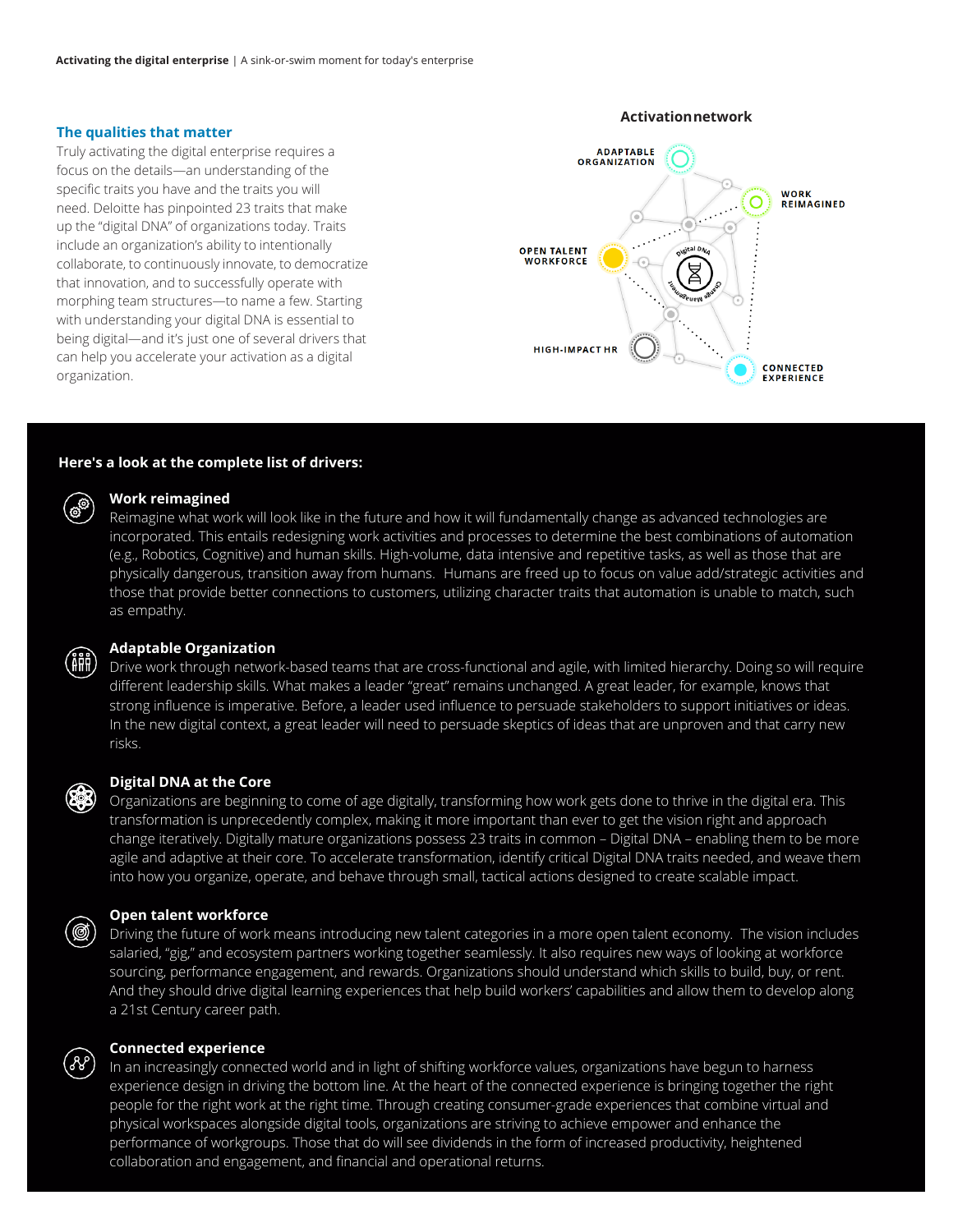**Putting these drivers to work and enabling the new digital enterprise requires a high-impact HR partnership and a marketing approach for managing the evolution. To do that, organizations should have two things:**



#### **High-Impact HR**

Driving the future of work means introducing new talent categories in a more open talent economy. The vision includes salaried, "gig," and ecosystem partners working together seamlessly. It also requires new ways of looking at workforce sourcing, performance engagement, and rewards. Organizations should understand which skills to build, buy, or rent. And they should drive digital learning experiences that help build workers' capabilities and allow them to develop along a 21st Century career path.



Activating the Digital Enterprise requires embracing a design-thinking approach to change management, with the customer (i.e., the worker and your leaders) at the center of the design. As part of enablement, you should take a marketing approach to understand how to guide your evolution, using analytics to determine the best way to help your workers develop, produce, and evolve. Accelerate transformation by transforming change management to marketing, embracing iteration and navigating human factors along the way.



### **Why it matters**

**Many leaders across industries understand the urgency of activating the digital enterprise. They also understand that they have to adapt.**

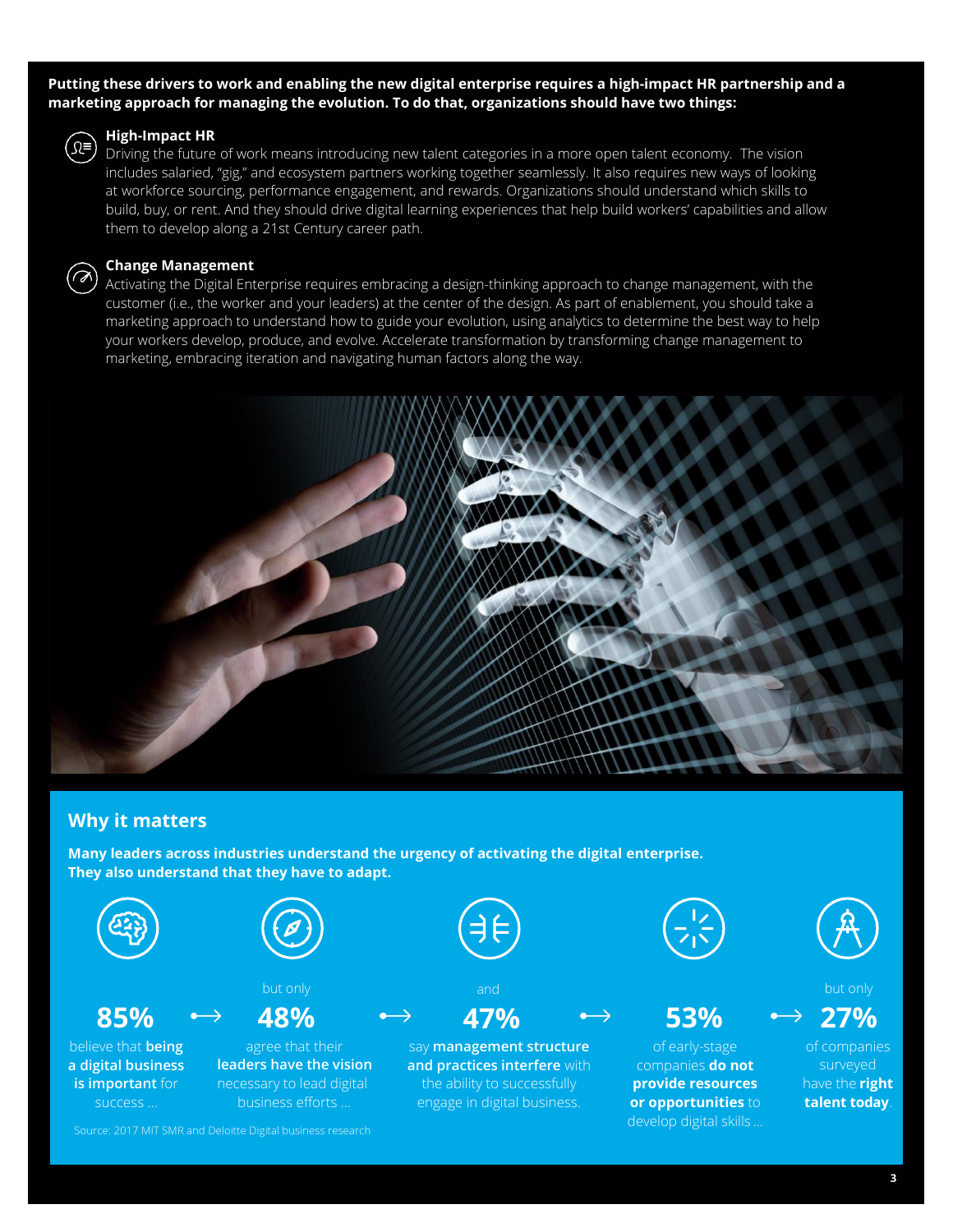#### **Building your approach**

Companies in need of transformation typically fall into three categories: those that have no idea where to start, those that plunge into the journey without too much forethought, and those that put together a plan that they can execute. Want to start with a plan? Here are a few things to know.

**Know what you want to be.** Define your "to be" state. What is yourambition? How do you stand out in your industry? How do your customers and partners engage with you? How do they view you? More importantly, why do you want to be digital? Is it because you want to be the leader in your industry? Or doyou want to conquer multiple newindustries? Whatever your answer, there's one thing you will have to be: asurvivor.

**Know thyself.** Define where you are, what you are, what you can do, and what's important to your organization. A great place that can help you understand where on the spectrum your organization falls when it comes to achieving your ambitions, and help you prioritize the right actions to maximize return.

#### **Know the big picture—the really**

**big picture.** Digital maturity isn't just about your business. It's about the survival of your business. Right now there is a competitor developing the next disruptive idea to try and putyou out of business—to deliver service faster, produce a more desired product, engage consumers more meaningfully. Eighty-five percent of business executives (MIT SMR Deloitte research) still say that digital will disrupt their business-so we have only just begun.<sup>1</sup>

Every business model is at risk of extinction. And the ideas are coming from surprising places—from companies like new auto makers and old industrial companies that have built their brands selling not-so-digital products. The challenges are coming from "gig economy" business models and from "sharing economy" darlings, too—from young companies that, by many metrics, already are outpacing the traditional leaders in industries such as lodging and transportation.

If survival is at stake—which it is—and if you don't know what you're up against, how can you know how to respond? Activating the digital organization is not about transforming a stuffy old business into something on par with a ridesourcing behemoth. It's about realizing that business has forever changed. Thinking in terms of digital, transacting digital, operating digital, engaging digital it's the new default. You cannot sit idle, and leaders who fail to take steps to activate the digital organization might find themselves with a lot of explaining to do.

<sup>1</sup>"Achieving Digital Maturity: Adapting your company to a changing world," Deloitte Insights and *MIT Sloan Management Review*, July 2017.

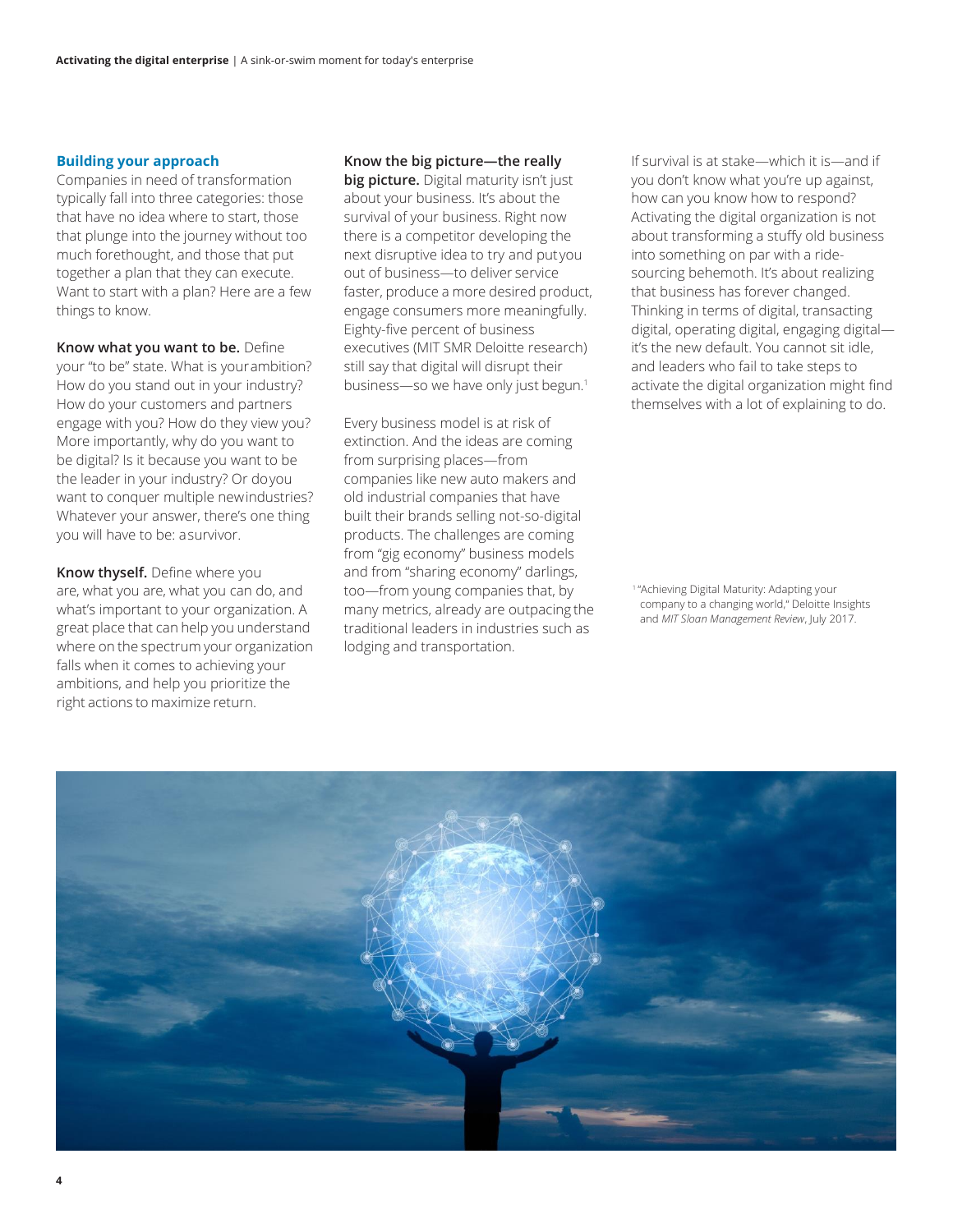# Ready to activate?

**You don't have to undertake a digital transformation alone. Deloitte can help. Each day across the globe we help clients in every industry leverage research, analytics, and industry-specific insights to help design, activate, and accelerate the digital enterprise from within. We can help with needs across the entire business and technology landscape—from current processes to machines and human skills, from positional leadership to digital leadership, and from buying digital skills to building a continuous learning environment to develop tomorrow's skills. If you're ready to activate the digital enterprise and position your business to survive—andthrive—amid constant disruption, we're ready to show you how to begin. Contact us to get the conversation started.**